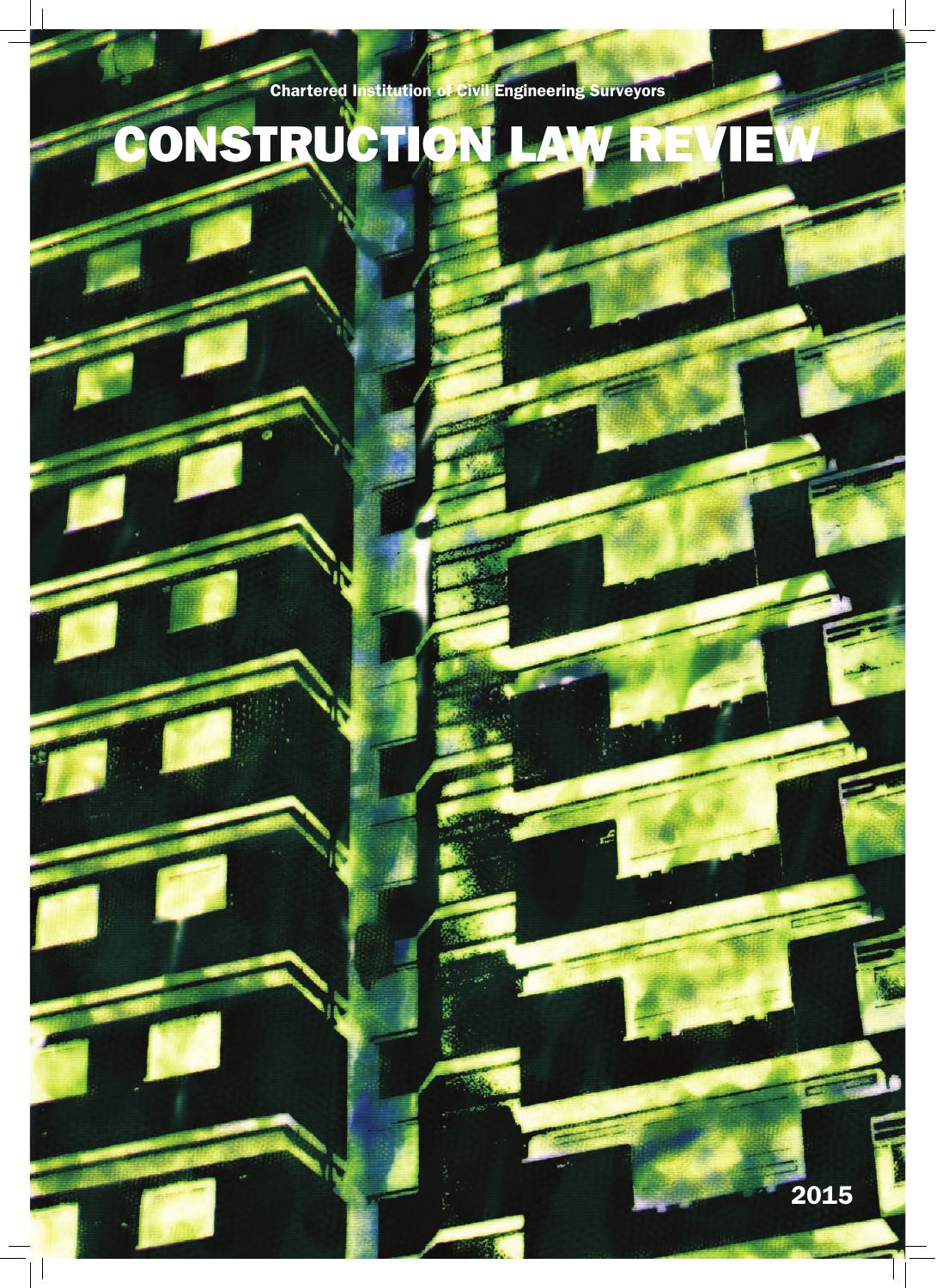## **Be careful what you wish for, lest it becomes true**

### **The effect of the payment provisions under the Local Democracy, Economic Development and Construction Act 2009**

Peter Barnes Director, Blue Sky ADR Ltd



#### **Pay more or pay less, but remember the boot might be on the other foot on your next project**

DO you remember the good old days when a payment notice did not really mean anything at all? If you provided one, all well and good, but if you did not and a dispute arose about the valuation of the works, the appointed adjudicator would normally say, in effect, 'I am not interested in bits of a paper, I want to establish the amount due, and that does not depend upon payment notices'.

There was an undercurrent of feeling that things needed to change, because if (in most cases) the lack of a payment notice did not have any real effect, then what was the point of having one at all! Consequently, certain pressure groups pushed for a change in the effectiveness of payment notices; they wished for a payee's payment notice to have a binding and conclusive effect. In reality, by the time that the pressure groups got to work, everyone had got used to the payment procedure under the old construction act (the *Housing Grants, Construction and Regeneration Act* 1996), everyone knew how they worked, and everyone could live with it. It was far from perfect, but its operation rarely resulted in a manifest injustice and it was better the devil you know, rather than the devil you don't.

There had been complaints in the early days. There had been thoughts that if there had been no payment notice and/ or withholding notice, the amount that had been applied for was the amount that needed to be paid. Through some judicial interpretation of the law by the courts (for example the Scottish case of *SL Timber Systems Ltd v Carillion Construction Ltd* (2001) 1 BLR 516 and the Court of Appeal case of *Rupert Morgan Building Services (LLC) Ltd v Jervis* (2003) EWCA Civ 1563) it eventually became apparent to parties that (in most cases) if there was a dispute as to value, an appointed adjudicator had the jurisdiction to decide upon the amount actually due, and was not limited to the amount that had been applied for, or the amount stated on a payment or withholding notice.

Therefore, whilst there may have been concerns in the early days of the effect (or the lack of effect) of a payment notice, these concerns gradually subsided over time and had, in practice at least, been pushed well into the background by the time that the new construction act (the *Local Democracy, Economic Development and Regeneration Act* 2009) came into force in England on 1 October 2011.

However, with the new construction act, the world in respect of payment provisions changed completely. Now a payment notice (whether that was a payer's or a payee's payment notice) was king; a king that could only be trumped by a valid and timeous pay less notice. If it was not trumped in this way, then the notified sum stated on the applicable payment notice was the amount that was to be paid.

Before too long, disputes started arising regarding payment, and when it was apparent to people that the payment notice was king, as set out above, minds needed to be applied to see how the effect of a default payee's payment notice could be counteracted. The solution that was found was that if you were caught in the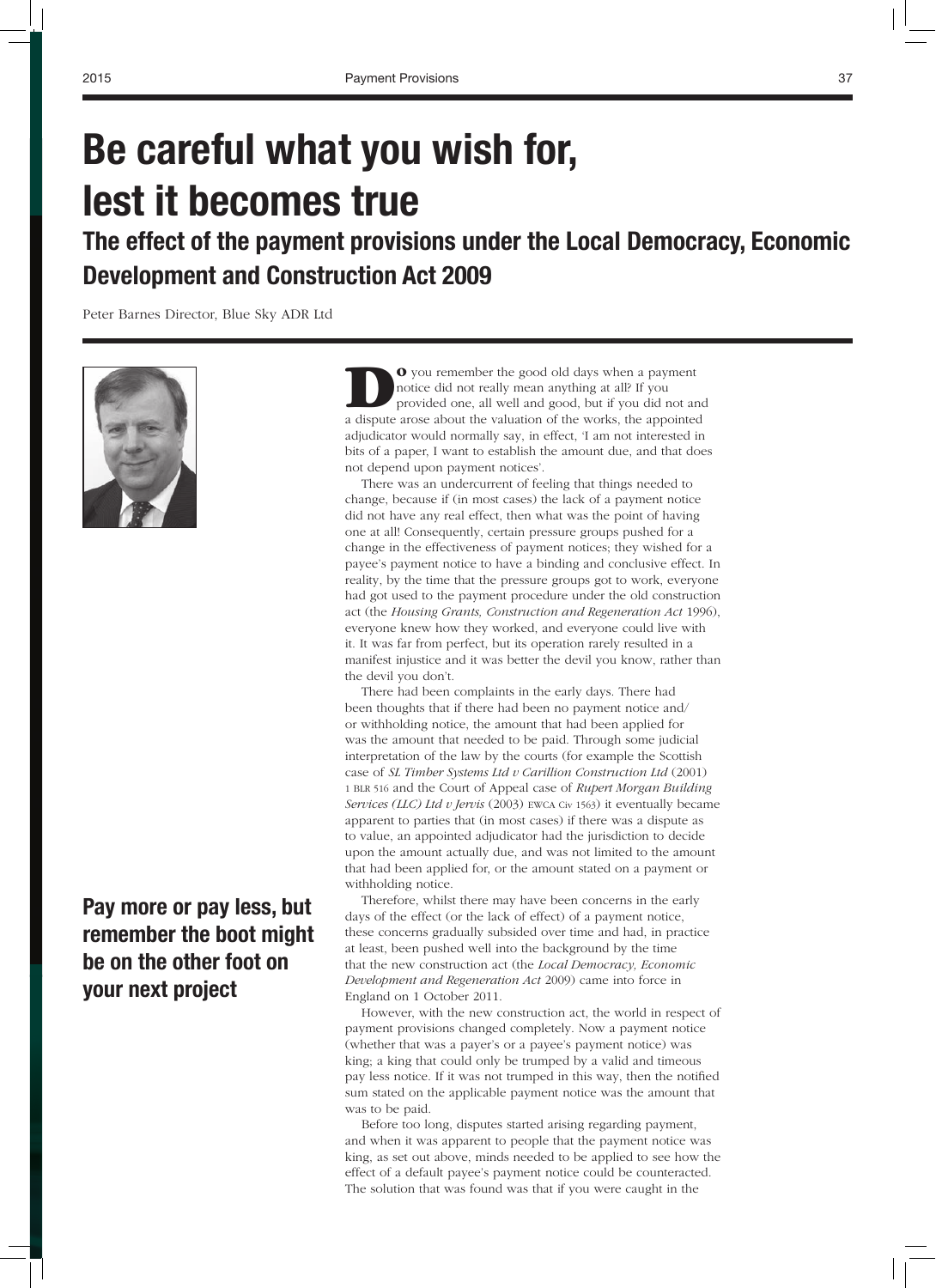'Hurrah!' cried out all payees, this must be right, let there be rejoicings — that is until it slowly dawned on them that at some time in the future they may not be the payee but the payer.

default payment notice trap, and therefore were obliged to pay the notified sum (and if you had not already trumped the payment notice with a pay less notice), then what you needed to do was start your own adjudication at the same time as the one that had been commenced against you in respect of an unchallenged payment notice. You had to ask the adjudicator in the adjudication that you had commenced to declare the true value due by an analysis of the account (rather than simply confirm what the notified sum due was arising from the payment notice).

The idea of this approach was that the first adjudicator would have to simply decide what the notified sum was (as stated on the payment notice) whereas the second adjudicator could declare the true value applicable (which the interested party naturally hoped would be considerably less than the notified sum). It would be that true value declaration that would be used to counteract the notified sum decision in any ensuing enforcement proceedings.

There were some murmurs of unrest about this potential approach, along the lines of 'but surely if the notified sum is the amount due to be paid, another adjudicator must find that the amount due to be paid must be the notified sum'. However, by and large, these murmurs of unrest were pushed to one side.

With the above in mind, a new normality came into existence. Parties were reluctant to use the option of commencing an adjudication on the basis of an unchallenged notified sum arising from a default payment notice, because they were concerned they would just get drawn into a parallel adjudication dealing with the true amount due. Therefore things